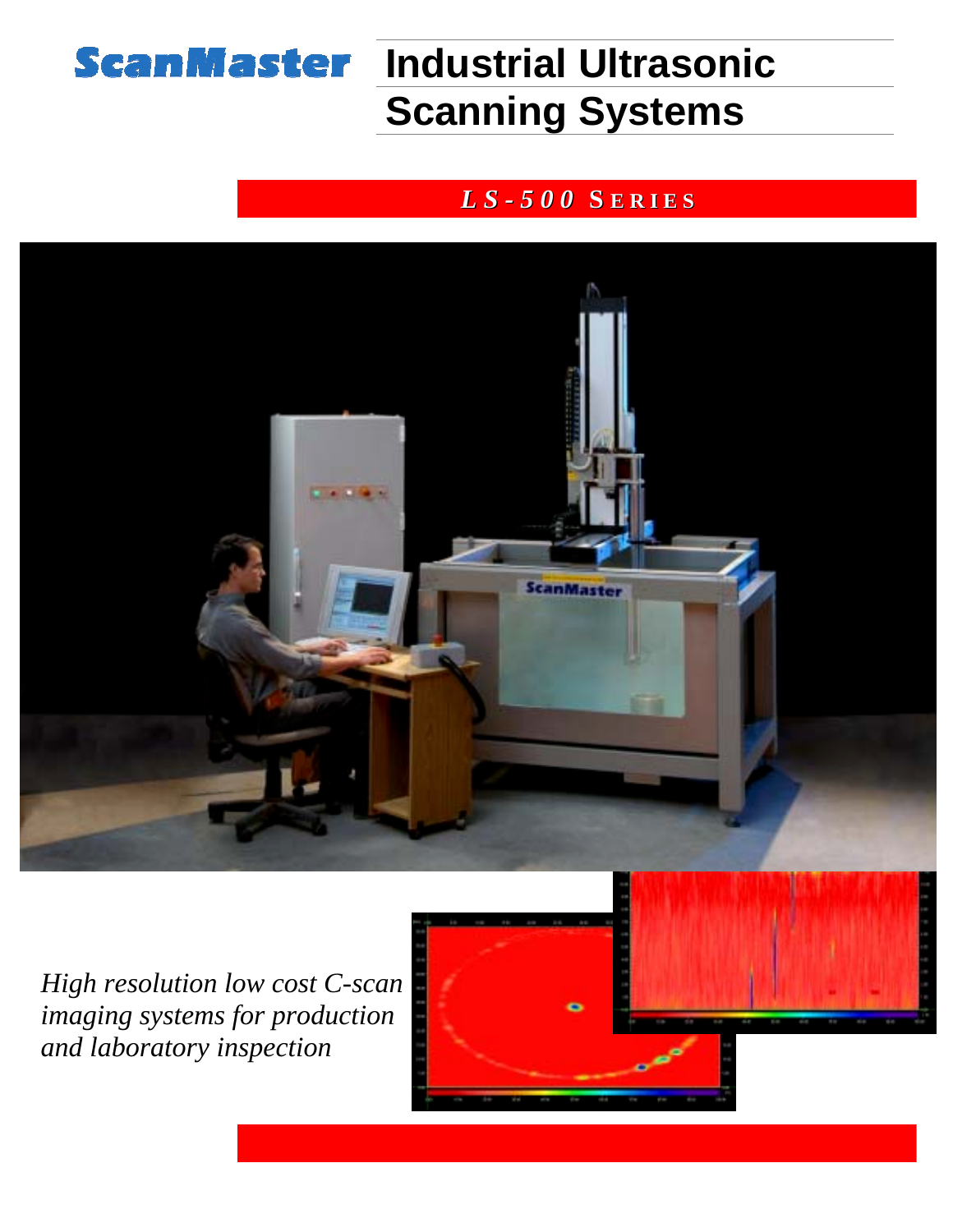#### *L S - 5 0 0* **S E R I E S**

# **PRODUCT FEATURES**

- *Fully integrated imaging systems, including ultrasonic electronics, scanning mechanics, data acquisition and process software.*
- *Rugged, reliable systems for multi shift operation in industrial environments.*
- *Accurate scanning mechanics, with exceptional resolution and repeatability on all axes.*
- *High immunity against electromagnetic noise.*
- *ScanMaster CSI databased software for Windows 2000/XP®, with programming in parts coordinates for importing complex part geometry from CAD.*
- *Excellent near-surface flaw resolution and penetration power.*
- *Multiple gate A-scan, B-scan and C-scan imaging with real time view on monitor display.*
- *Uniqe software functionality increases productivity and reduces scan time.*
- *Extensive real time, and post scan, data processing and analysis.*
- *Process utilities with automated flaw search, identification and evaluation.*
- *Reporting of inspection and set up results with customized report generation.*







**A-scan motion control and teach-in window**

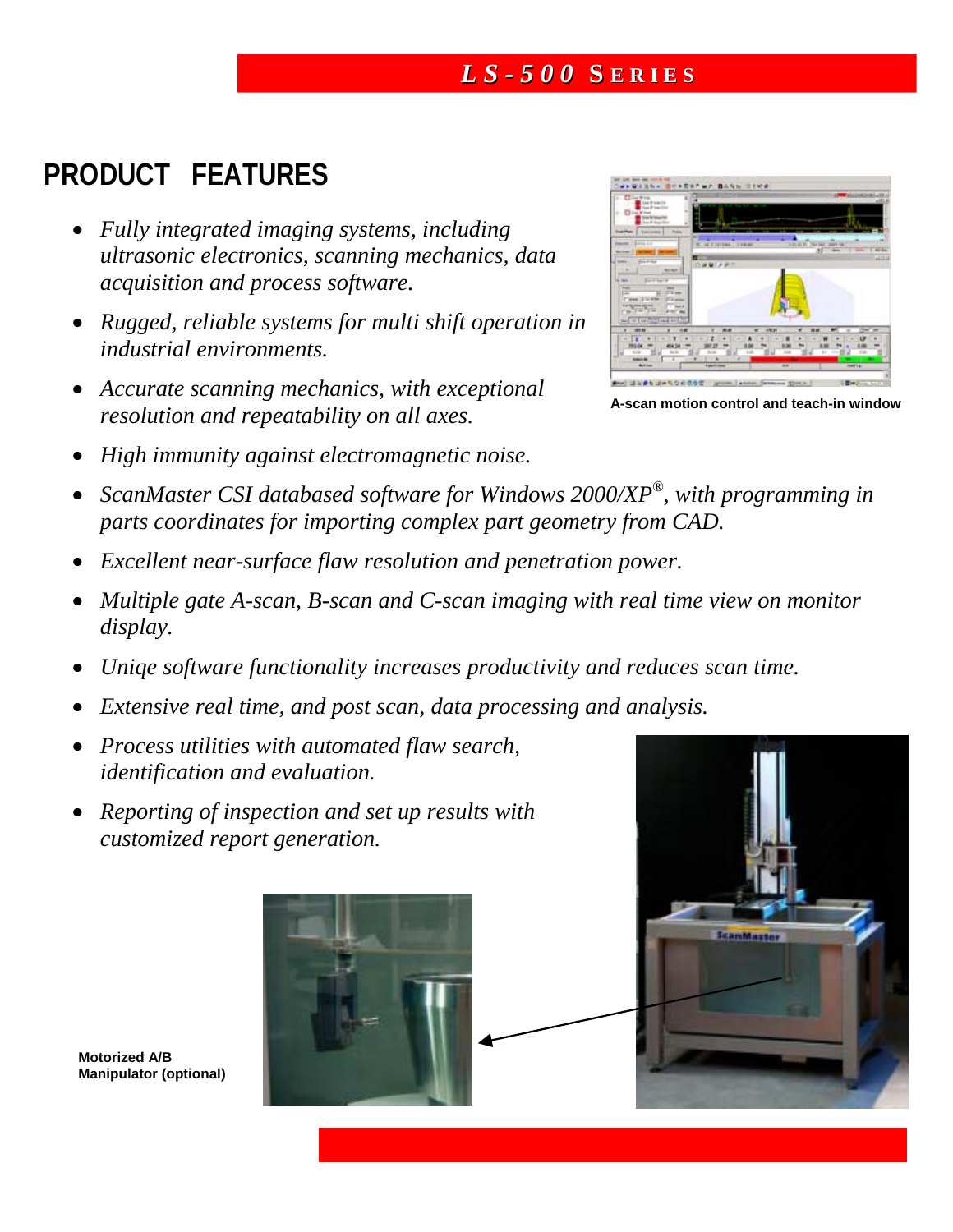# **RODUCT DESCRIPTION P**

The LS-500 series industrial scanners are C-scan inspection machines in modular design *allowing* for choice of system scanner length according to requirements with no need for custom design. Unique robot design allows for precision scanning motion.

| <b>Architecture</b>           | Each system includes an integrated <i>upi/upc-100</i> ultrasonic instrument with search tube mounted RPP3<br>square wave pulser-preamplifier, precision servo motion control for each axis and ScanMaster software<br>for part set-up, scan, inspection analysis and data archiving.                                                                                                               |  |  |  |  |
|-------------------------------|----------------------------------------------------------------------------------------------------------------------------------------------------------------------------------------------------------------------------------------------------------------------------------------------------------------------------------------------------------------------------------------------------|--|--|--|--|
| <b>Sizes</b>                  | The systems modular design allows for selection of sizes. The length of the X axis can be specified.<br>Sample scanning platforms are:<br>LS-500-1000 - Motion envelope of (X, Y, Z) 1000mm x 600mm x 600mm (40"x 24"x24")<br>LS-500-1500 - Motion envelope of (X, Y, Z) 1500mm x 600mm x 600mm (60"x 24"x24")<br>LS-500-2000 - Motion envelope of (X, Y, Z) 2000mm x 600mm x 600mm (80"x 24"x24") |  |  |  |  |
| <b>Inspection tank</b>        | Stainless steel with expansive window, high capacity water conditioning system and water skimmer.                                                                                                                                                                                                                                                                                                  |  |  |  |  |
| <b>Scanning robot</b>         | Rugged modular design. Bridge mounted search tube design for high-speed inspection with tight<br>tolerance limits for accuracy, repeatability and resolution.                                                                                                                                                                                                                                      |  |  |  |  |
| <b>Inspection technique</b>   | Immersion inspection in pulse-echo mode. Thru transmission mode with range of optional transducer<br>yokes.                                                                                                                                                                                                                                                                                        |  |  |  |  |
| <b>Transducer manipulator</b> | Manual A/B adjustment. Optional motorized A/B dual-gimbal manipulator including sealed, direct drive<br>servo motors with low backlash.                                                                                                                                                                                                                                                            |  |  |  |  |
| <b>Transducers</b>            | Any 1-20MHz (1-50MHz optional) immersion type transducer with standard UHF connector.                                                                                                                                                                                                                                                                                                              |  |  |  |  |
| <b>Parts turntable</b>        | Optional high performance turntables with servo drive.                                                                                                                                                                                                                                                                                                                                             |  |  |  |  |
| <b>Rated loads</b>            | 400mm (16") 150kg (330lb).                                                                                                                                                                                                                                                                                                                                                                         |  |  |  |  |
| Reference standards table     | Table up to 500mm x 600mm (20" x 24"), for locating reference standards. Include two 90 degree<br>reference edges.                                                                                                                                                                                                                                                                                 |  |  |  |  |
| <b>Ultrasonic hardware</b>    | One to sixteen channels upi/usc-100 rack-mount ultrasonic instrument with RPP3 programmable<br>square wave pulser-preamplifier for each channel.                                                                                                                                                                                                                                                   |  |  |  |  |
| <b>Operator console</b>       | Desktop monitor, keyboard and mouse. Complete system control from system display.<br>Optional remote control device.                                                                                                                                                                                                                                                                               |  |  |  |  |
| <b>MAC motion control</b>     | Servo motion control, with encoder feedback and RF noise suppression circuitry for all axes. Hardware<br>housed in environment-protected cabinet.                                                                                                                                                                                                                                                  |  |  |  |  |
| <b>Data acquisition</b>       | B and C-scan imaging software with peak amplitude and TOF measurement and 'SMART" threshold-<br>based A-scan signal capture.                                                                                                                                                                                                                                                                       |  |  |  |  |